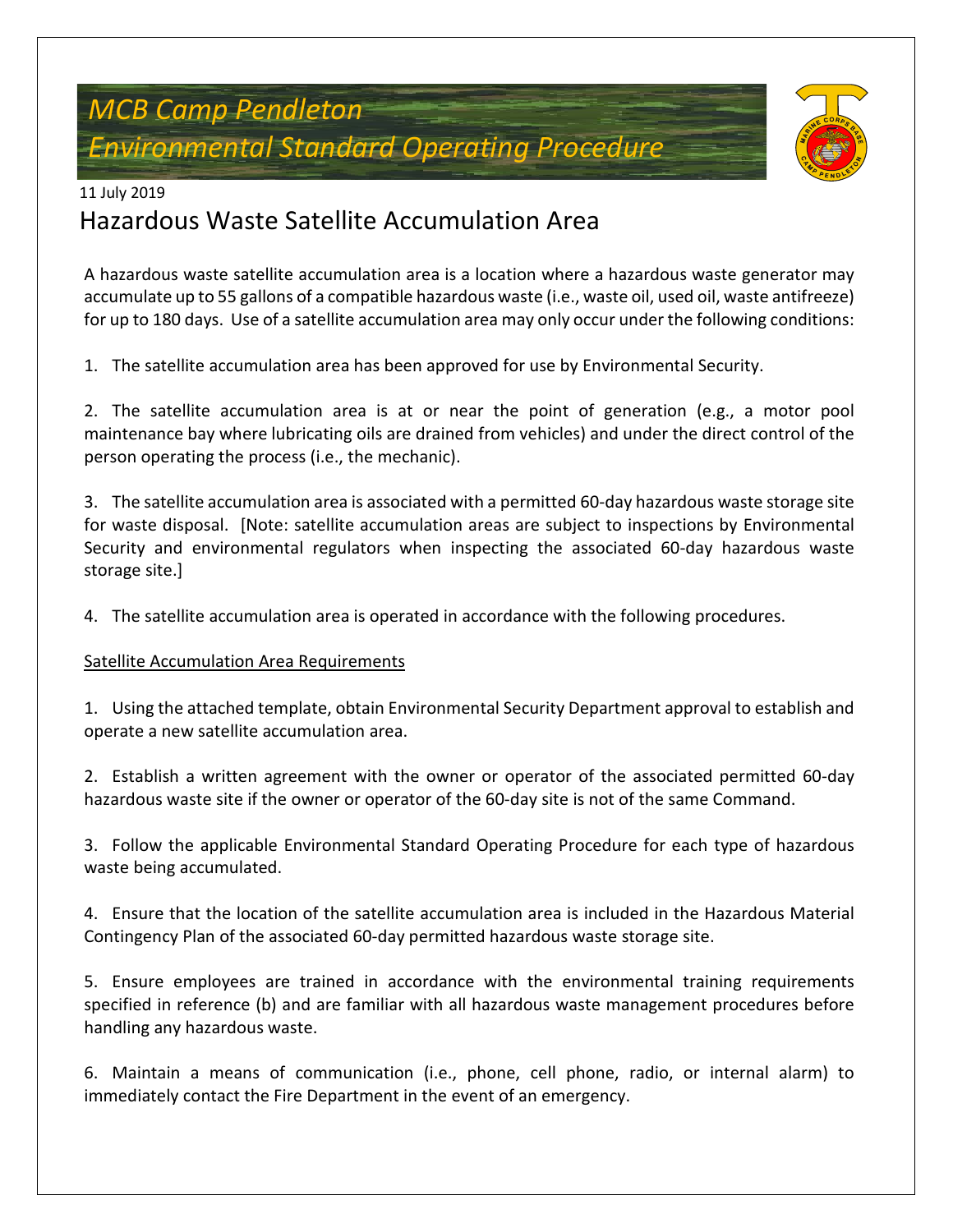### Hazardous Waste Satellite Accumulation Area 11 July 2019

7. Equip each satellite accumulation area with fire extinguishers, spill control equipment, and decontamination equipment (e.g., eyewash station/shower) sufficient for waste being managed.

8. Separate incompatible wastes by means of a dike, berm, wall, or other device.

9. Provide secondary containment for hazardous waste containers holding liquid wastes.

10. Keep secondary containments clean and free of liquids and debris.

11. Affix a hazardous waste label to each container and mark the satellite accumulation start date upon placing the first drop of hazardous waste into it.

12. Conduct weekly site inspections utilizing the most current inspection checklist provided by Environmental Security. Maintain checklists for a period of three years.

13. Do not accumulate more than 55 gallons of any compatible hazardous waste.

14. Do not allow any hazardous waste to accumulate for more than 180 days at the satellite accumulation area.

15. Mark the date the hazardous waste reached its quantity limit or the 180 day accumulation time limit in the accumulation start date location on the hazardous waste label. Transfer the container to the 60-day hazardous waste accumulation site within 72 hours of that date.

16. Contact Environmental Security Department (Hazardous Waste Section) at 760-725- 4375/9742/1963/0213 or PNDL\_ENV-Hazardous-Waste@usmc.mil for any additional information or assistance concerning satellite accumulation areas.

#### References

- (a) MCO 5090.2 (Environmental Compliance and Protection Program)
- (b) MCIWEST-MCB CAMPENO 5090.5 (Environmental Training)
- (c) MCIWEST-MCB CAMPENO 5090.7A (Hazardous Waste Management)
- (d) Code of Federal Regulations Title 40, Part 112

Use and Version Control: Camp Pendleton uses Environmental Standard Operating Procedures (ESOPs) to augment instructions contained in official orders and directives and, where necessary, to provide for sufficient control of the installation's significant practices. Camp Pendleton maintains the authoritative, current version of this and other ESOPs on the Camp Pendleton website at: [https://www.pendleton.marines.mil/Staff-Agencies/Environmental-Security/Document-](https://www.pendleton.marines.mil/Staff-Agencies/Environmental-Security/Document-Library/Environmental-Standard-Operating-Procedures/)[Library/Environmental-Standard-Operating-Procedures/](https://www.pendleton.marines.mil/Staff-Agencies/Environmental-Security/Document-Library/Environmental-Standard-Operating-Procedures/)